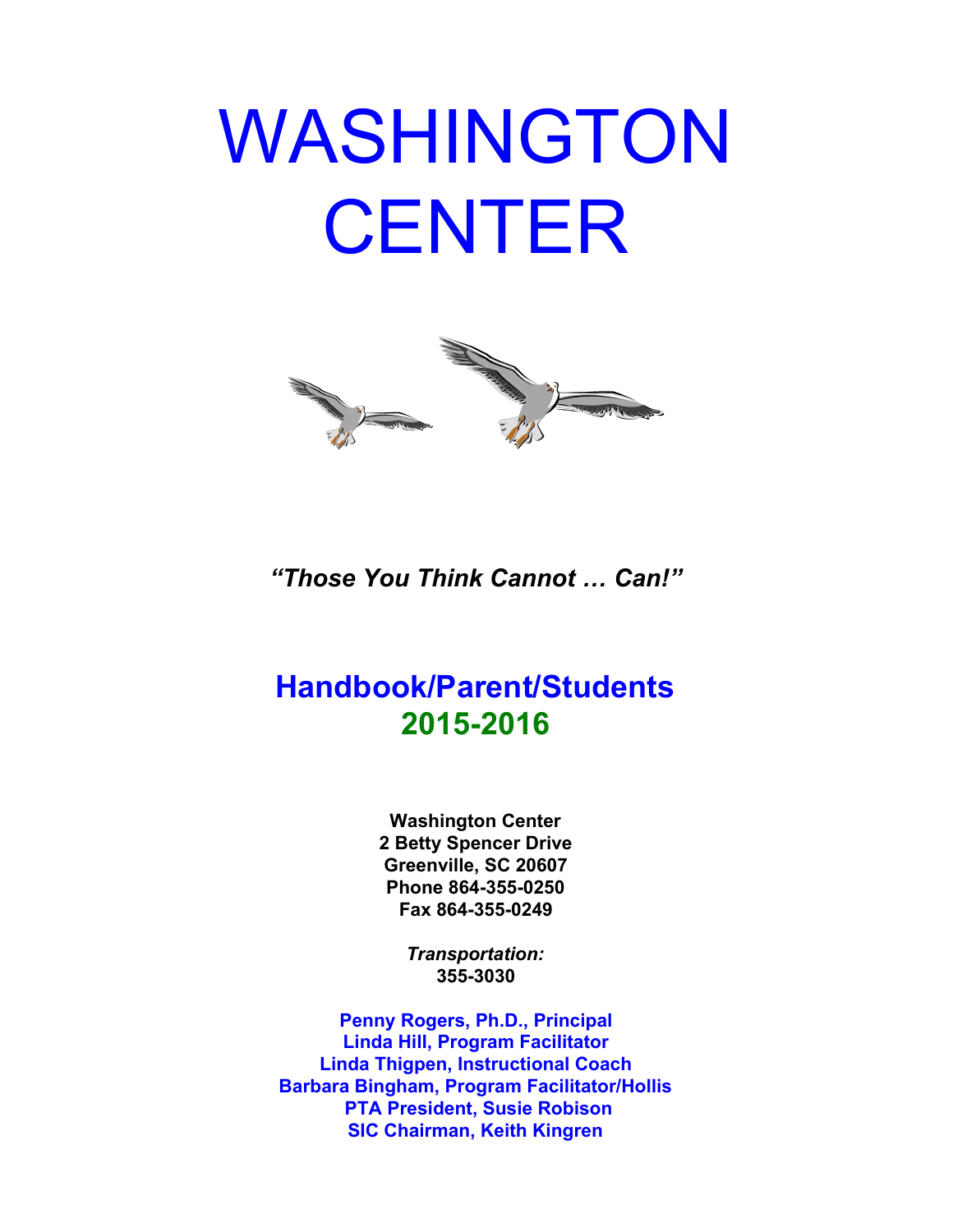

**WASHINGTON CENTER** Greenville County Schools

*August 2015*

*Dear Parents:*

*Welcome to the 1516 school year at Washington Center. We are all looking forward to working with our students and with you, and we have been busy this summer making plans. This year we will continue to expand our technology capabilities in order to more fully integrate technology into daily instruction. Additionally, we will continue to place emphasis on providing community based experiences through both actual and virtual field trips; and, we are moving forward with plans for a therapeutic nature trail we plan to develop on the property behind the school.,*

*We continue to be grateful for community members and business partners who assist us in so many ways, and who enrich virtually all aspects of the Washington Center program. Please visit often, and share your ideas. We look forward to hearing from you.*

*Sincerely,*

*Penny Rogers, Ph.D., Principal Linda Hill, Program Facilitator Linda Thigpen, Instructional Coach Barbara Bingham, Program Facilitator, Washington Center/Hollis*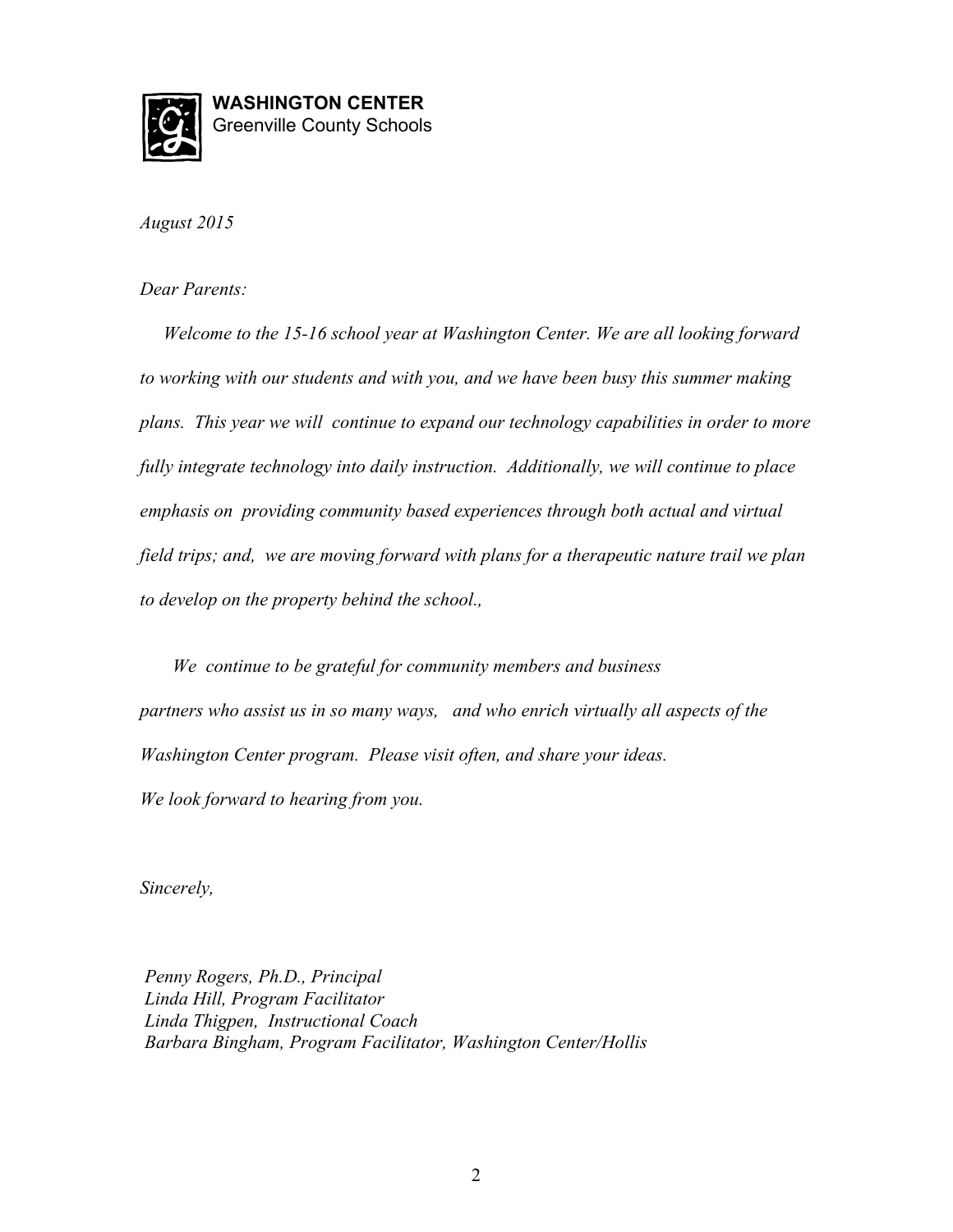#### **WASHINGTON CENTER SCHOOL INFORMATION**

#### **MISSION STATEMENT**

THE MISSION OF WASHINGTON CENTER IS TO PROVIDE OPPORTUNITIES FOR STUDENTS TO EXPLORE AND DEVELOP POTENTIAL FOR INDEPENDENT FUNCTIONING AND COMMUNITY INVOLVEMENT BY ADDRESSING STUDENTS' INDIVIDUAL NEEDS AND CREATING A PARTNERSHIP WITH HOME, SCHOOL AND COMMUNITY.

# **MOTTO**

# *"THOSE YOU THINK CANNOT …. CAN!"*

# **COLORS**

# **GREEN, BLUE AND WHITE**

# **MASCOT**

# **SEAGULL**

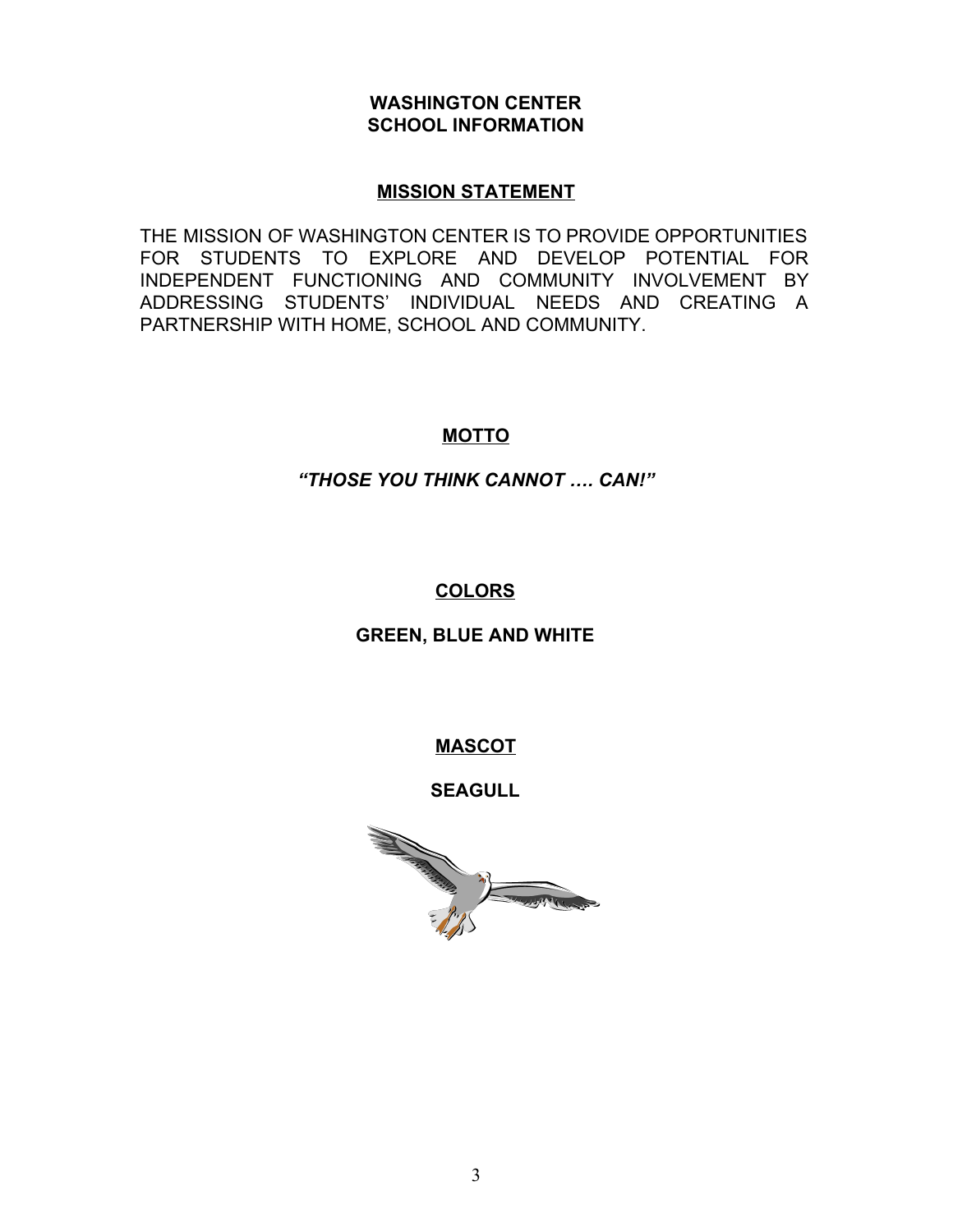#### **Student Information**

#### **Schedules**

| <b>Student Hours</b> | 8:00 am - 2:30 pm |
|----------------------|-------------------|
| <b>Teacher Hours</b> | 7:45 am - 2:45 pm |

#### **Bus Transportation**

Bus transportation is available for all students. If you have questions regarding a late bus or other transportation concerns, please call the Special Education Bus Center at **3553030.**

During inclement weather, bus schedules may vary, particularly if school starts late or dismisses early. Listen to your local radio station; watch the local TV station; or, consult the school district website, [www.greenville.k12.sc.us,](http://www.greenville.k12.sc.us/) for updated information. The district will often send a message to all families when there are weather related schedule changes, and we have a school app called "Remind" that you can download on your cell phone in order to receive reminders of various kinds from Washington Center. (See instructions for downloading the Remind App below.)

*Please notify the teacher/office as soon as possible if your child will have an early dismissal causing a change in his or her afternoon transportation arrangement. Also, it is essential for someone to be at home to receive your student when the bus arrives. Otherwise, the driver will return your student to Washington Center where we have limited staff available for supervision. Our office closes at 4:00 pm.*

**Remind App Instructions:**

#### **From a computer**

- **1. Go to [www.remind.com](http://www.remind.com/)**
- **2. Click I'm a student or parent**
- **3. Type in c661a for the class code**
- **4. Click join**
- **5. Enter your phone number or email address**
- **6. Type in the confirmation code**

#### **From a Smartphone**

- **1. Go to the app store**
- **2. Search for Remind**
- **3. Click free or download**
- **4. Open Remind**
- **5. If you already have an account, sign in using your email and password. If not, click create account.**
- **6. Once logged in, click the "Classes" button at the bottom.**
- **7. Click the + button next to "Classes I've Joined"**
- **8. Enter the class code c661a**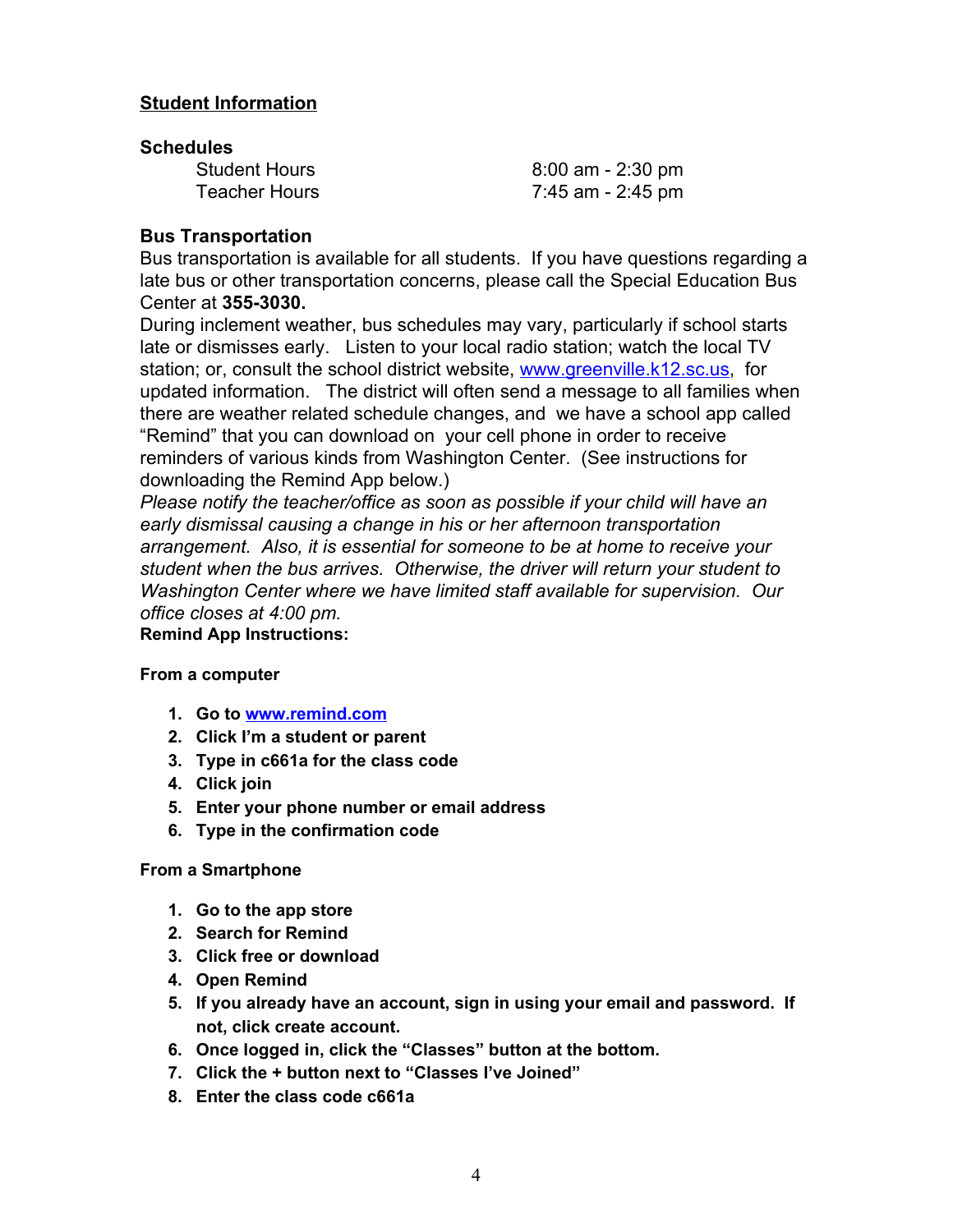# **Car Transportation**

At the main campus, students who are car riders may be loaded/unloaded underneath the front portico, and a staff member will escort them to their designated sites. At the Hollis campus, car riders are to be loaded/unloaded at the Hollis Academy bus loop, which is the main entrance for the Washington Center at Hollis Campus. Please park in a visitor space if you need to enter the building. All visitor access is through the office. Note that there will be no staff available to supervise students prior to 7:30 am.

*Important to note, teachers/staff will not be available for conferencing during arrival/departure times due to the need for student supervision.*

Car riders on the main campus will be brought to the front foyer for dismissal. Please notify the teacher and/or office if you are altering your transportation plans or if you anticipate being late for pick-up. Your student will only be released to you or to someone on your designated pick up list. Photo identification will be required for anyone taking a student from school.

# **Early Arrivals/ Dismissals**

Students are permitted to enter the building as early as 7:30 a.m. If parents need to take a child from school before 2:00 p.m., we ask that they come to the office, sign a dismissal form, and allow us to have the teacher/aide bring the student to the office. Note that there are no early dismissals after 2:00 p.m., and lunch is served from 11:30 to 12:15. Please make arrangements for your child's meal if dismissal is during this time. Also, please give your teacher prior notice regarding any changes in plans.

# **Change of Address**

When changing your address and/or telephone number, please notify the school office immediately. If you move to a different location and your child requires bus transportation, please keep in mind that district transportation changes may take up to five days to arrange. Until the bus schedule can be changed to accommodate your move, families are asked to transport students to and from school.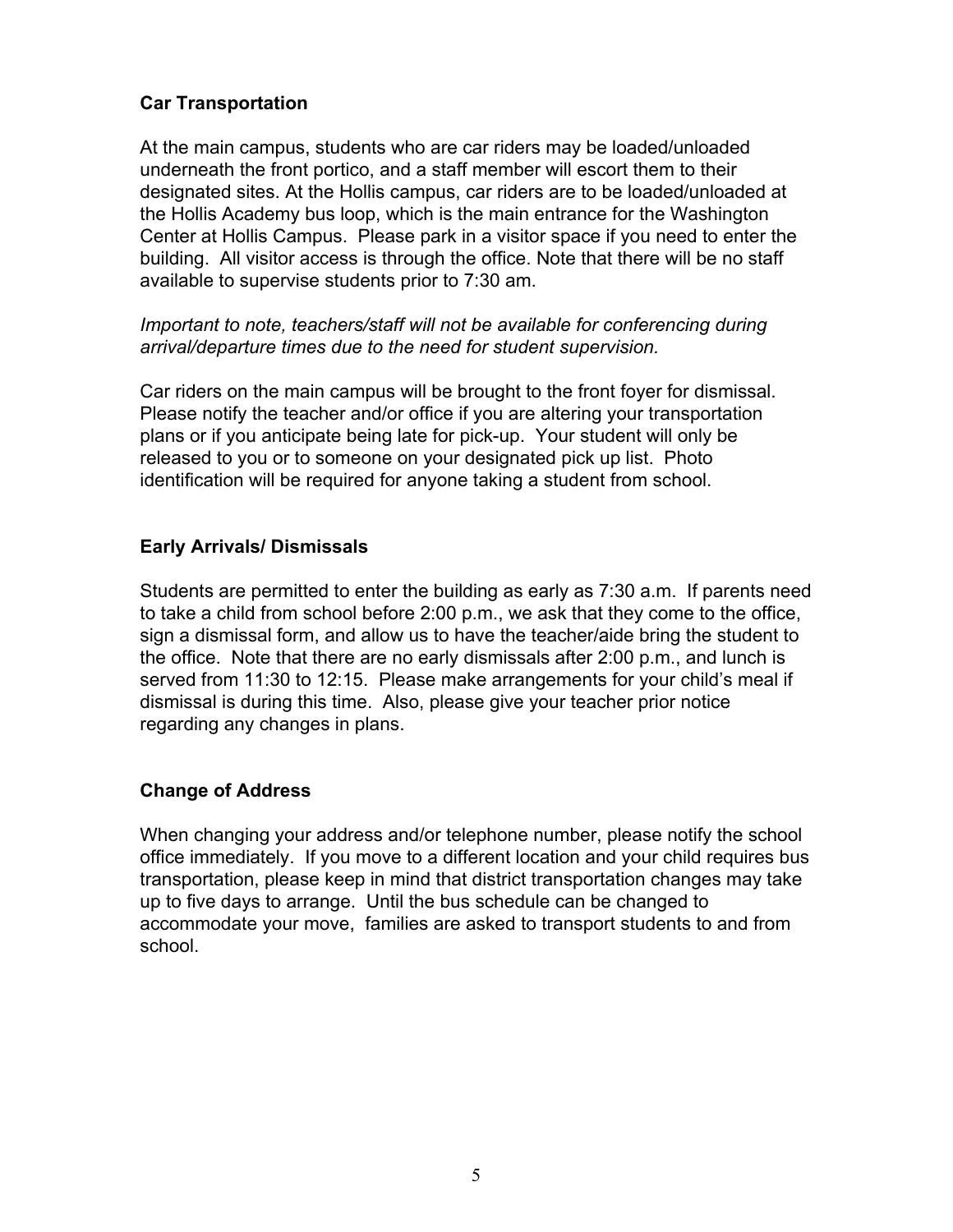# **Attendance**

Greenville County Schools and the SC Department of Education make allowances for our students' excessive absences related to chronic illnesses; however, state law allows only ten (10) student absences each year to cover minor illnesses, family obligations, or any other routine reason for being out of school. After the tenth absence, documentation from a doctor is required in order to record the day as "excused", other than in cases of a family death or a recognized religious holiday.

Within three days of your student missing school, please send a note to us so that the absence can be accurately recorded. Three unexcused absences will be reported to school administration, and five (5) unexcused absences will result in a referral to Attendance Services. Be aware that personal vacations are not excused absences.

# **Tardiness**

Students arriving at school after 8:10 a.m. must be accompanied to the office by a parent or care giver. They will then be met by a staff member who will escort them to the classroom.

Breakfast will not be served after 8:15 a.m. except in the case of late bus arrivals. We realize that some students may require daily specialized medical procedures prior to arrival. Should this cause tardiness on a regular basis, a physician's note will be requested.

# **School Closing**

School closing or early dismissals due to bad weather (or other emergencies) will be announced on local radio and television stations, the district's info line (355-3100), the district website, and by School Messenger and text (Remind) app). When a decision is announced to have an early dismissal, parents are expected to make arrangements for someone to accept the student when the bus arrives at home or to pick up students at school if they are transported by car.

#### **Meals**

Breakfast and lunch are served daily. Lunch this year costs \$2.30 and breakfast is provided at no charge. Free and reduced price lunches are available for those who qualify through the "Reduced Lunch Program", and all families are asked to complete Free/Reduced applications, even if students are homebound or tube fed. Applications for Free and Reduced lunches are included in your child's Back to School packet. Title One funds are tied to the number of students qualifying for subsidized meals, regardless of whether or not a given student actually eats lunchroom meals.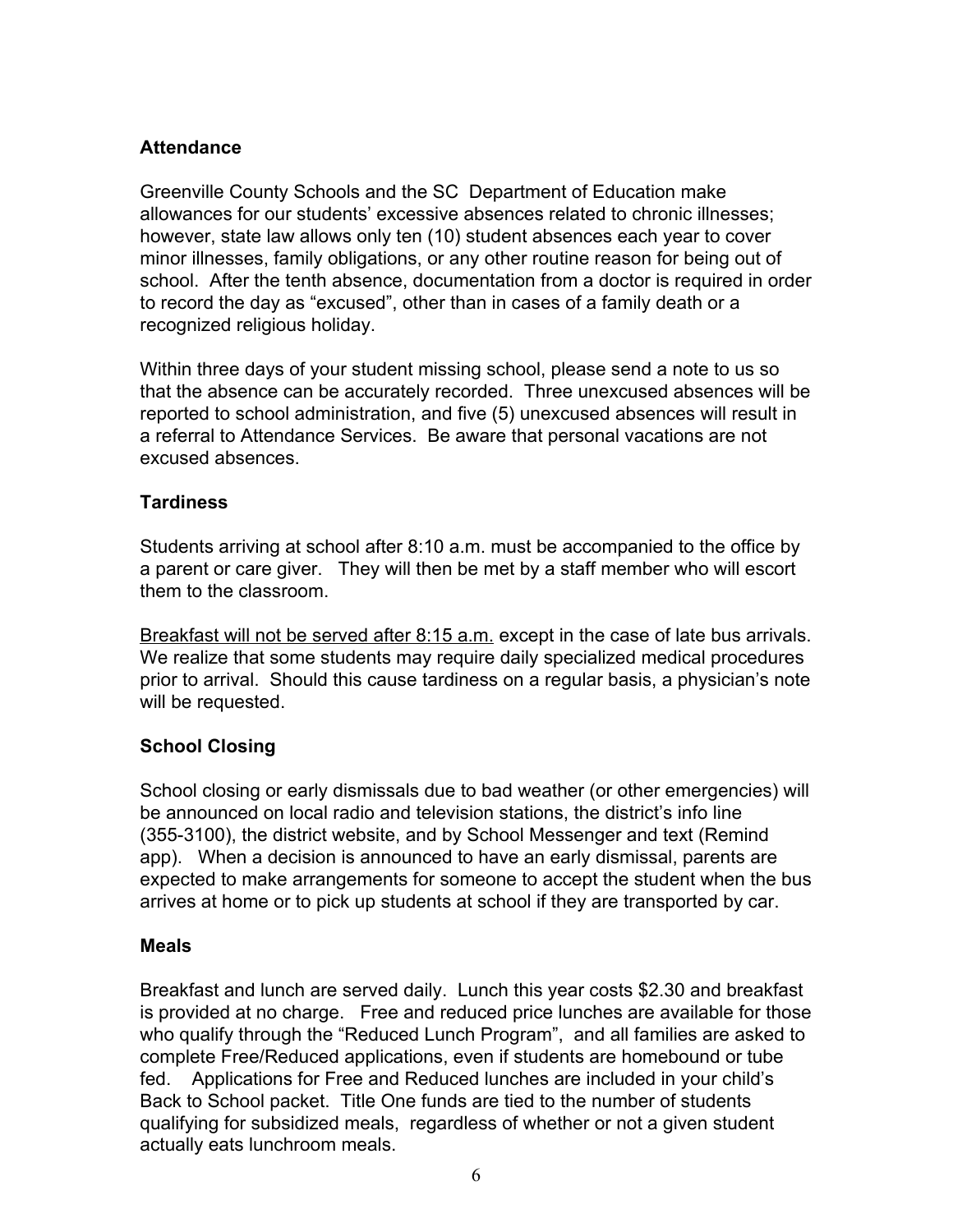Money for lunches is to be sent on the first day of the week or at the time of service. Please send cash/ checks in a sealed, labeled envelope, or use the "Pay for Student Meals Online" option as described on the district website, [www.greenville.k12.sc.us.](http://www.greenville.k12.sc.us/)

#### **Health and Medication**

#### **To contact the Washington Center nurse, please call 3550262. Nurse for Washington Center @ Hollis: 3554886**

Washington Center's highly qualified nursing staff is responsible for student health care needs. The Health Room is an emergency station and is not designed for extended care. It is the responsibility of the school nurses to evaluate students, administer first aid and contact parents if additional medical attention is needed. School district and DHEC guidelines will be followed, and parents will be notified regarding any medical concerns. Please refer to the Childcare Exclusion Letter in the Student Packet.

When a student is to take medication(s) at school, including over the counter medications such as acetaminophen, ibuprofen, cough medicine, etc., the following guidelines are to be followed:

- 1. Written permission from parent or legal guardian must be on file and prescription medications also require doctor permission/order. Permissions are valid only during the school year in which they are received. Forms are in student packets and are available for download through the Greenville School District website-Parents-Forms.
- 2. Parents are to provide all medications in labeled bottles that have student's name, date, medication, dosage, strength and directions for use printed on the outside.
- 3. Written permission from the parent or legal guardian and the physician are necessary for medical procedures such as use of the tube feeding, VNS magnet, administration of Diastat, use of the EPI pen, suctioning, etc. Physician directives/orders are required regarding proper procedures for use. Procedure forms are available for download at the GCS district website under "parent forms".
- 4. Medications are not to be sent to school by way of students. Rather, they must be brought to the nurse directly by the parent or designated adult caring for the student.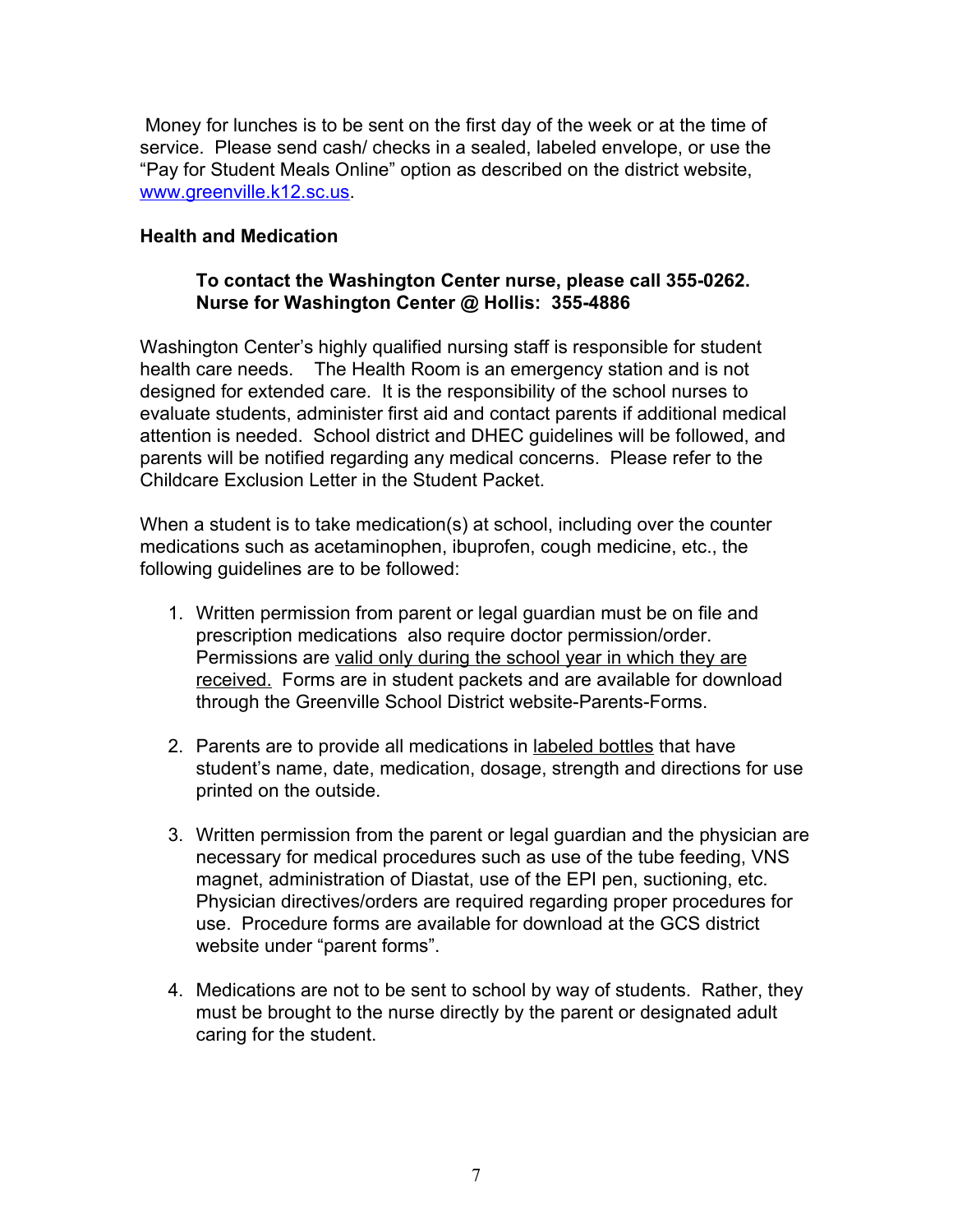# **Reasons for Medical Exclusion from Attendance at Washington Center**

The DHEC Childcare Exclusion List is used for students who are designated as being "medically fragile". For the purpose of school exclusion, the term "medically fragile" refers to those school students with special health care needs and/or developmental delays who require a level of assistance with feeding and/or personal hygiene activities which could possibly result in transmission of communicable illnesses.

- Fever: a) Temperature reading of 101 or higher
	- b) Temperature of 100 degrees or higher when accompanied by other indicators of beginning illness.
- Uncontrolled diarrhea described as 3 or more incidents in a 24 hour period.

Exclusion is not required if student is known to have diarrheal symptoms for a non-infectious condition.

- $\bullet$  Vomiting  $-2$  incidents while at school.
- Illness that prevents the child from participating comfortably in program activities**.**
- Rash with fever or behavioral change until a physician has determined that the illness is not a communicable disease. Written documentation must be provided by a physician upon child's return to school.
- Unusual lethargy, severe irritability, difficulty breathing, or other manifestations of possible severe illness.

# **Bullying**

# **Reporting Bullying, Discrimination, Harassment and Intimidation**

The District is committed to fostering an environment that both promotes learning and prevents disruptions in the educational process. Accordingly, the District prohibits all forms of bullying, discrimination, harassment, or intimidation. As provided in Board Policy and Administrative Rule JCDAG, students and parents may file a report of bullying, discrimination, harassment or intimidation by other students, employees of the District, or third parties involved in the school setting.

All reports should be filed with the principal or his or her designee. Reports may also be filed by a student's parent. If the allegation is against the school's administration, the student or parent should file a report directly with the District's Parent Resource Representative. (See Policy JA for contact information). Anonymous reports may be made, but those reports must provide the District with adequate information in order to begin an investigation.

#### Investigations and Consequences

All reports will be investigated promptly, thoroughly, and confidentially. The investigation shall include appropriate steps to determine what occurred and to take actions reasonably calculated to end the harassment, intimidation or bullying, and to prevent such misconduct from occurring again. The student and his/her parent shall be informed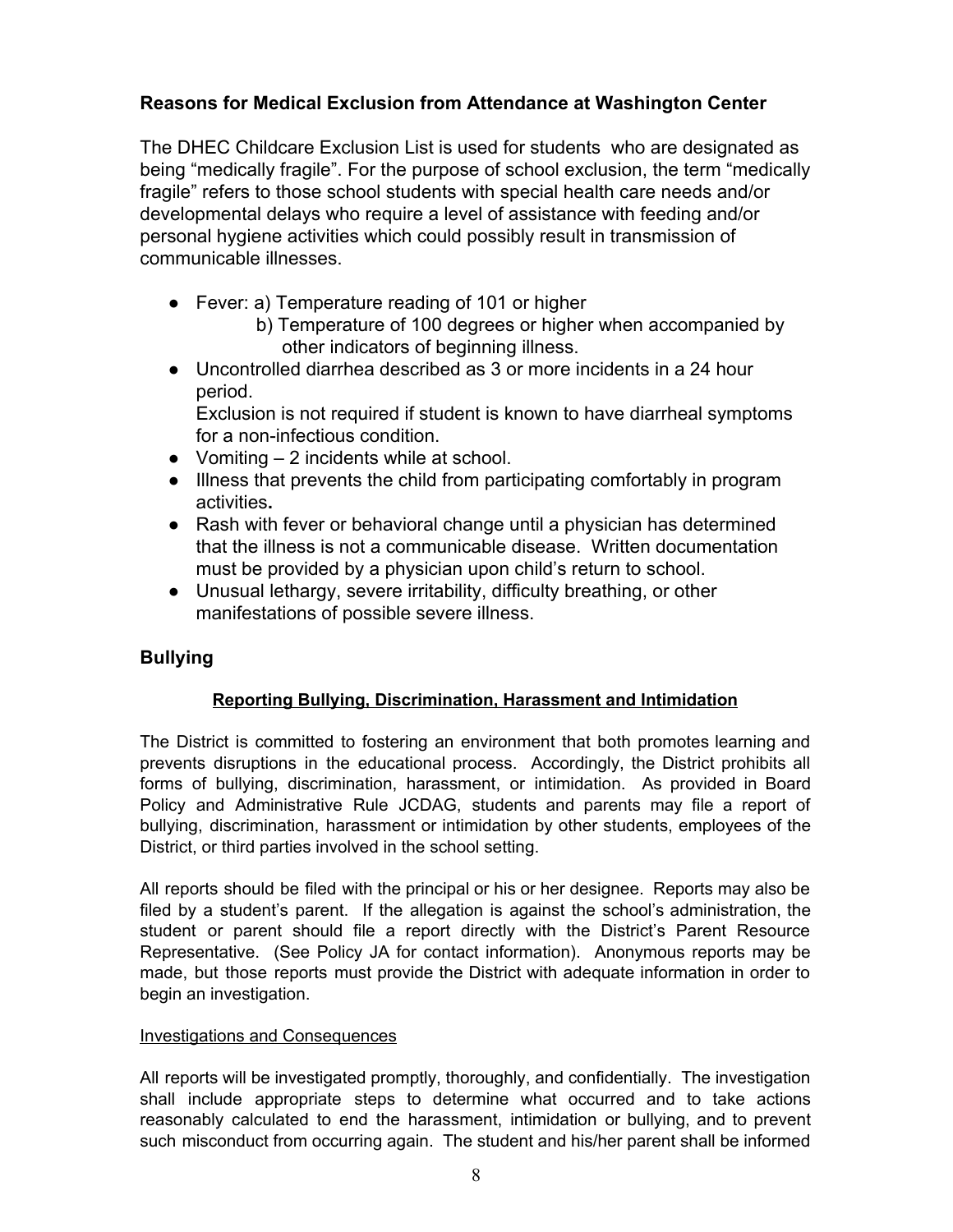of the results of the investigation and shall be advised as to how they may report any additional problems. However, any discipline of students or staff shall remain confidential.

If the investigation determines that inappropriate conduct has occurred, the administration shall take reasonable, timely, age-appropriate, and effective corrective action. Examples of corrective action include, but are not limited to, disciplinary action against the aggressor, up to and including termination of an employee or expulsion of a student.

The District prohibits retaliation or reprisal in any form against a student or employee who has filed a report. The District also prohibits any person from falsely accusing another person.

#### Appeals

Notification of the outcome of the investigation will be issued in writing to the complainant and the complainant will be informed of the right to appeal. An appeal related to disability discrimination or harassment should be made to the District's 504 Coordinator. An appeal regarding color, race, or national origin should be made to the District's Title VI Coordinator. An appeal regarding sexual harassment, or gender discrimination should be made to the District's Title IX Coordinator. (See Policy JA for contact information). A complainant may then appeal the decision of the coordinator to the Superintendent or his or her designee.

For a complete copy of the District's Policy, Administrative Rule, and report form referenced above, please sees the online link below to the Greenville County Schools Board Policies and Administrative Rules. You may also receive a copy of Policy JCDAG, Administrative Rule JCDAG, or the report form from your school upon request. <http://www.boarddocs.com/sc/greenville/Board.nsf/Public#>

#### **Discipline and Dress Code**

Washington Center follows the District's Code of Conduct and Dress Code for students. These codes are available through the district website under Parents-FAQs.

#### **Student Insurance**

Optional student accident insurance is available for a fee. Information is included in the packet that is sent home the first day your child attends school.

#### **Classroom Observation**

Parents are welcome to observe in classes. Please first sign in at the office and obtain a visitor's pass. A staff member will escort you to the designated observation area.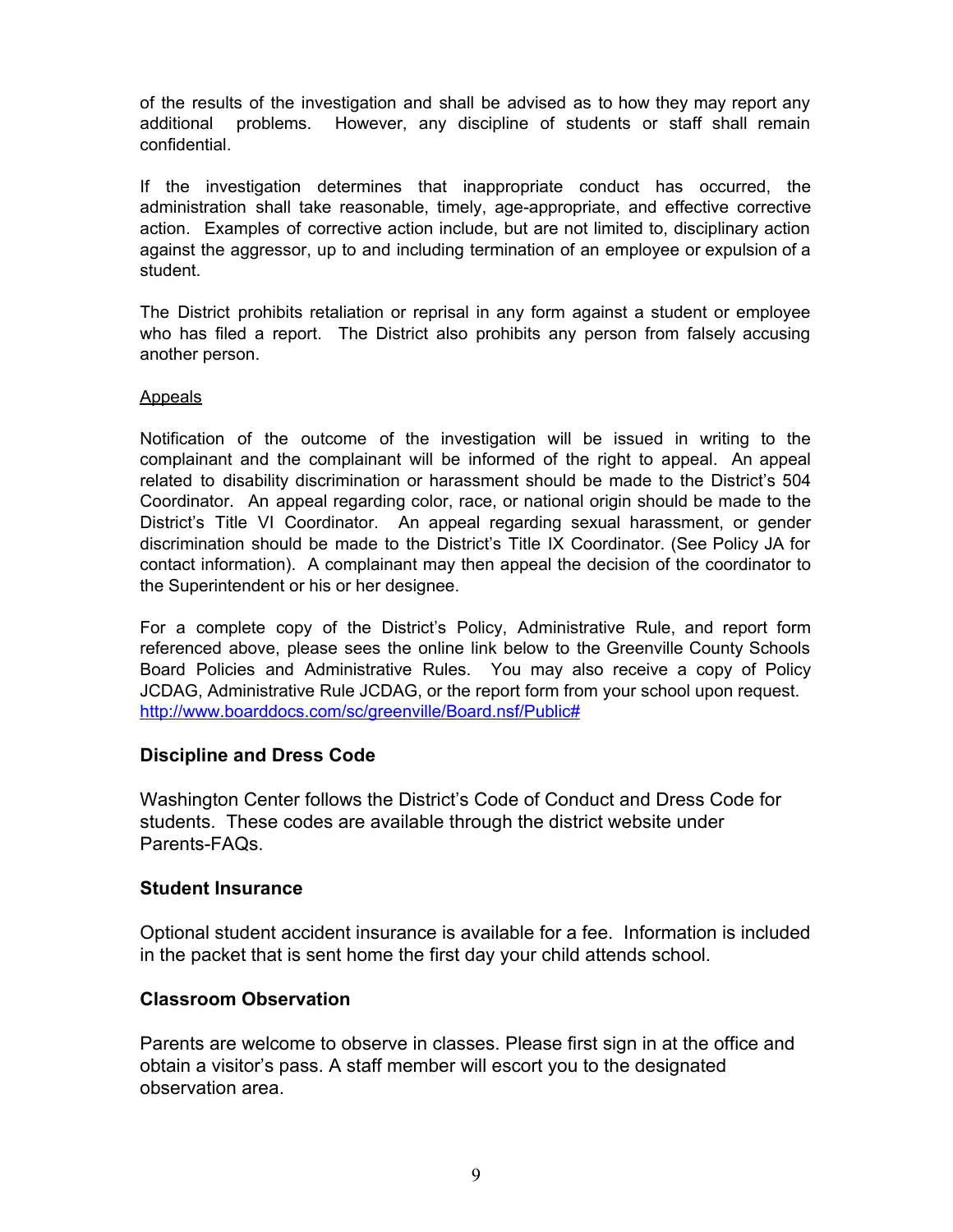# **SCHOOL INFORMATION AND PROGRAMS**

Washington Center serves students with special needs from across Greenville County. Students are assigned to the school only when an IEP team determines that a separate center is the most appropriate and least restrictive setting for a student.

# **The Staff**

All Washington Center teachers are certified by the South Carolina Department of Education and each class is supported by two or more paraprofessionals.

The following specialists are also on staff to meet specific needs:

| Principal                                  | Nurse Supervisor, Nurse Practitioner       |
|--------------------------------------------|--------------------------------------------|
| <b>Music Teacher</b>                       | <b>LPNs and Orderly</b>                    |
| <b>Adaptive Physical Education Teacher</b> | <b>Occupational Therapists</b>             |
| <b>Instructional Coach</b>                 | <b>Clerical Staff</b>                      |
| Art Teacher                                | <b>Physical Therapists</b>                 |
| Daily Living Teacher                       | <b>Speech Pathologists</b>                 |
| Media Specialist                           | <b>Itinerant Vision/ Mobility Services</b> |
| <b>Program Facilitators</b>                | Para-Professionals                         |
| Specialized Cafeteria Staff                | Itinerant Orientation & Mobility Services  |

# **The Washington Center Program**

An Individualized Educational Program (IEP) is developed for each student at Washington Center. This plan addresses needs identified via evaluation and parental/teacher/therapist input. A review of the plan is conducted annually with the parent or guardian. At any time, a teacher or parent may request that an IEP meeting be reconvened. Student reports are sent home eight times per year. Please see the District calendar for the distribution dates.

Each parent has been given the district's Parent Handbook for Special Education. Please refer to this handbook for information related to Due Process procedures and to this document for information specific to Washington Center.

The community is active in our program through PTA, School Improvement Council, Special Olympics, Walk & Roll, assemblies, festivals, field trips, volunteer initiatives and business/education partnerships. Activities with non-disabled peers are scheduled throughout the year. Additionally, students ages 13 and up have specific community based activities included in their instructional programs weekly.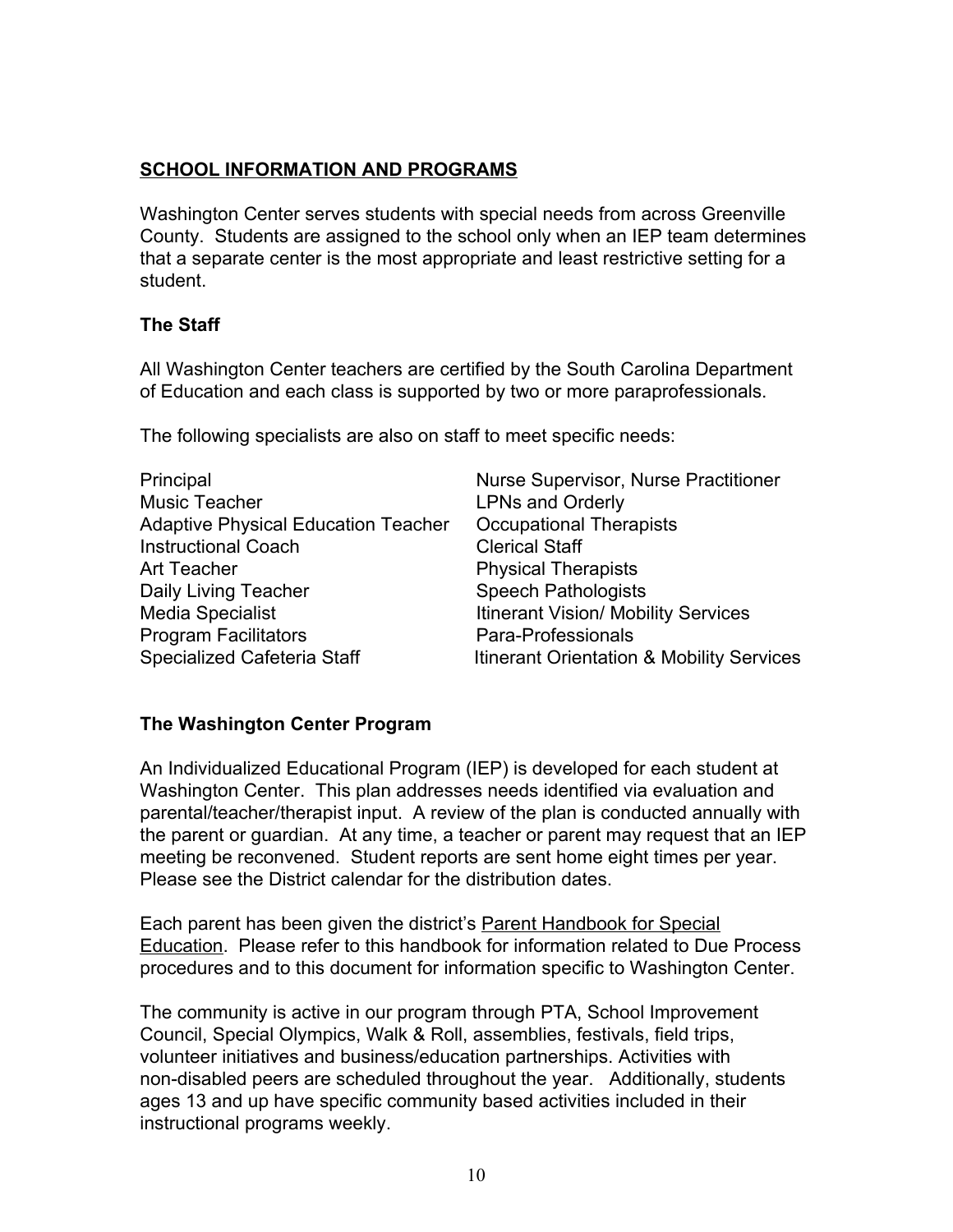# **Expectations**

To support staff in maintaining high standards and improving achievement, parents are encouraged to supplement the school program by providing activities at home and with family. Family training sessions are held throughout the year, and parents are invited to attend PTA and SIC meetings.

By working together, the teacher and parent will help the student to achieve gains in every area of the Individual Educational Program (IEP). At Washington Center, we celebrate all student progress, and encouragement from home definitely makes a difference at school. Thank you in advance for your support.

# **Communication**

Washington Center's website [http://www.greenville.k12.sc.us/washctr/,](http://www.greenville.k12.sc.us/washctr/) Facebook page, and YouTube account provide a variety of information regarding Washington Center programs and activities. Also, teacher websites and monthly newsletters offer information about specific classroom activities. Please visit teacher and school sites regularly.

Teachers are encouraged to correspond with parents on a regular basis by means of notes, checklists, communication devices (such as the BIG Mack), emails and phone calls. Quarterly and Interim progress reports document progress on IEP goals. Yearly IEP meetings are important for planning your student's educational program.

Parents wishing to confer with teachers on the telephone are asked to call before or after student hours. However, your child's teacher will give you the classroom telephone number, and during instructional time your call will go directly to voice mail and email. It will then be returned during the teacher's planning time.

#### **Please provide multiple emergency phone numbers for your child, in addition to the parent/caregiver contact numbers, in case a parent cannot be reached at a main number.**

Washington Center is regularly spotlighted in various local media publications. Photos and information about our activities help to inform the community about our excellent program and special student population. Our school newsletter, *The Seagull Express,* is published quarterly, and it is available in both Spanish and English.

# **Community Based Instruction (CBI) and Field Trips**

A CBI/Field Trip Calendar and permission form will be sent home monthly to parents of students ages 13 and up. This form must be signed and returned prior to student participation.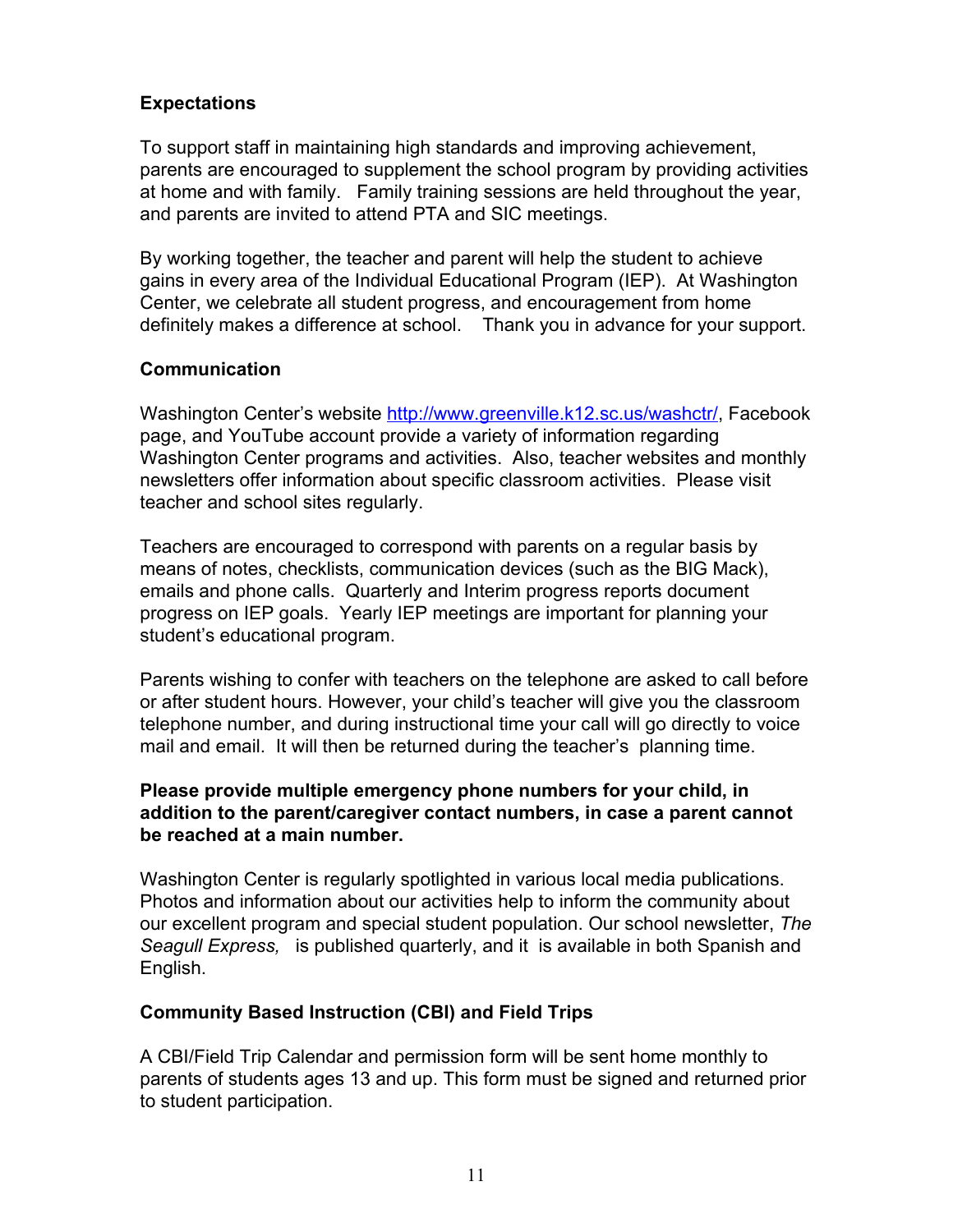# **Programs and Special Activities**

Information related to school programs and special activities will be provided throughout the year. You are encouraged to join us anytime you are available. The following events are currently planned:

- ❖ Meet Your Teacher August 17
- ❖ Picture Day September 22 & 23 (at WC @ Hollis)
- ❖ Challenge Day Bob Jones September 25
- ❖ Boo In The School October 30
- ❖ Family Night November TBA
- ❖ Santa Visit December 18
- ❖ Valentine Pageant/Dance February 12
- ❖ Black History Celebration February 26
- ❖ Spirit Week- March TBA
- ❖ Special Olympics TBA
- ❖ Walk & Roll TBA
- ❖ Craft Day May 6
- ❖ Community Day- May 27
- ❖ Awards Day/Graduation June 1

#### **Visitors**

Parents are always welcome at school. However, the school follows district policy regarding security. Anyone coming on campus must first report to the office to sign in and receive a visitor's badge. All outside access doors, except the front office doors, are locked at 8:10 a.m. At the Hollis campus, please use the outside wall phone to contact the staff and gain access to the building.

#### **Volunteer Programs**

Volunteers are valuable to our school programs. Students from neighboring schools and colleges, in addition to parents and community partners, serve as reading buddies, tutors and helpers. All volunteers are screened and interviewed according to district policy.

#### **Washington Center PTA**

The Parent-Teacher Association (PTA) is a self-governing unit that plans programs and activities to meet the needs of children and youth in the community. Washington Center's PTA welcomes into membership parents, teachers, and students. Dues are \$5.00 for the year.

#### **Objectives of the PTA**:

- 1. To promote the welfare of the children and youth in home, school, community and place of worship.
- 2. To raise the standards of home life.
- 3. To secure adequate laws for the care and protection of children.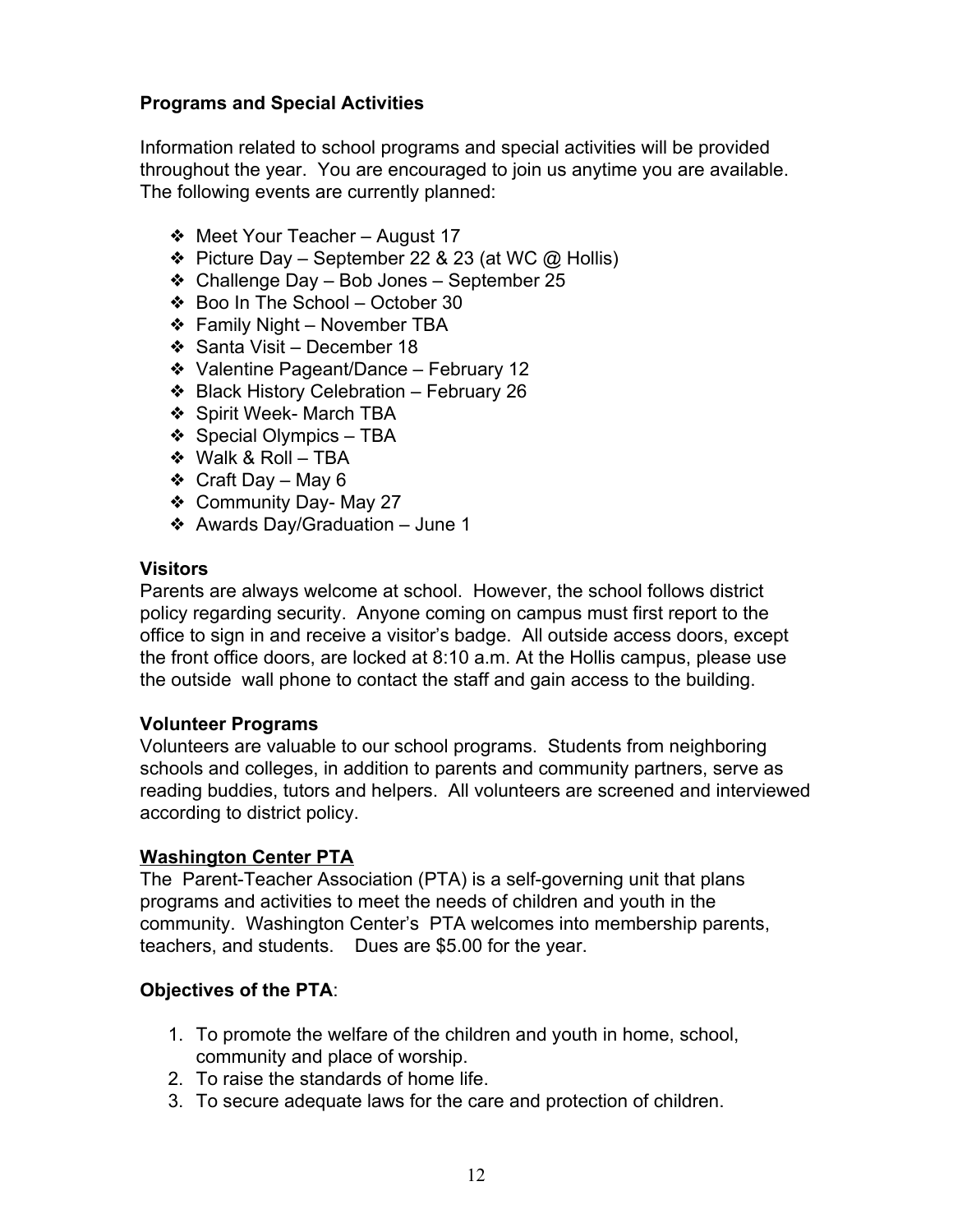- 4. To bring into closer relationship the home and the school, that parents and teachers may cooperate intelligently in the education of children and youth.
- 5. To develop between educator and the general public such united efforts as will secure for all children and youth the highest advantages in physical, mental, social and spiritual education.

#### **Executive Board for 2014-2015**

President- Susie Robison Co Vice-President- Carla Burkhardt and Karen Grindstaff Treasurer- Valerie Allen Secretary- Susan Budd Membership-Sandy McDowell Ways & Means- Gloria Stamps Hollis Liaison - TBD Teacher Representative-TBD

#### **Meeting Dates for PTA Board**

PTA general session meetings will be held on the first Thursday of each month at 1:00. The first meeting of the year is August 6, 2015. Meetings will be held in the school conference room.

#### **SIC (School Improvement Committee)**

Washington Center's School Improvement Committee is an elected group of parents, staff and community members that meets monthly to collaborate with school personnel on matters pertaining to Washington Center. Meeting dates, agendas and minutes are posted on the school website, and visitors are welcome to attend.

#### **SIC Members for 20142015**

Chairman Keith Kingren Parent Representative **Susie Robison** Parent Representative Susan Budd Community Representative Ann Poole Community Representative JoAnn Shook Community Representative Dr. Dee Malone Teacher Representative To be Elected Teacher Representative To be Elected School Administration

Scheduled Meeting Dates: Meetings are held at 11:30 a.m. on the third Tuesday of every month, September through May, at Washington Center's main campus, unless otherwise advertised.

#### **Legal Requirements Related to Technology**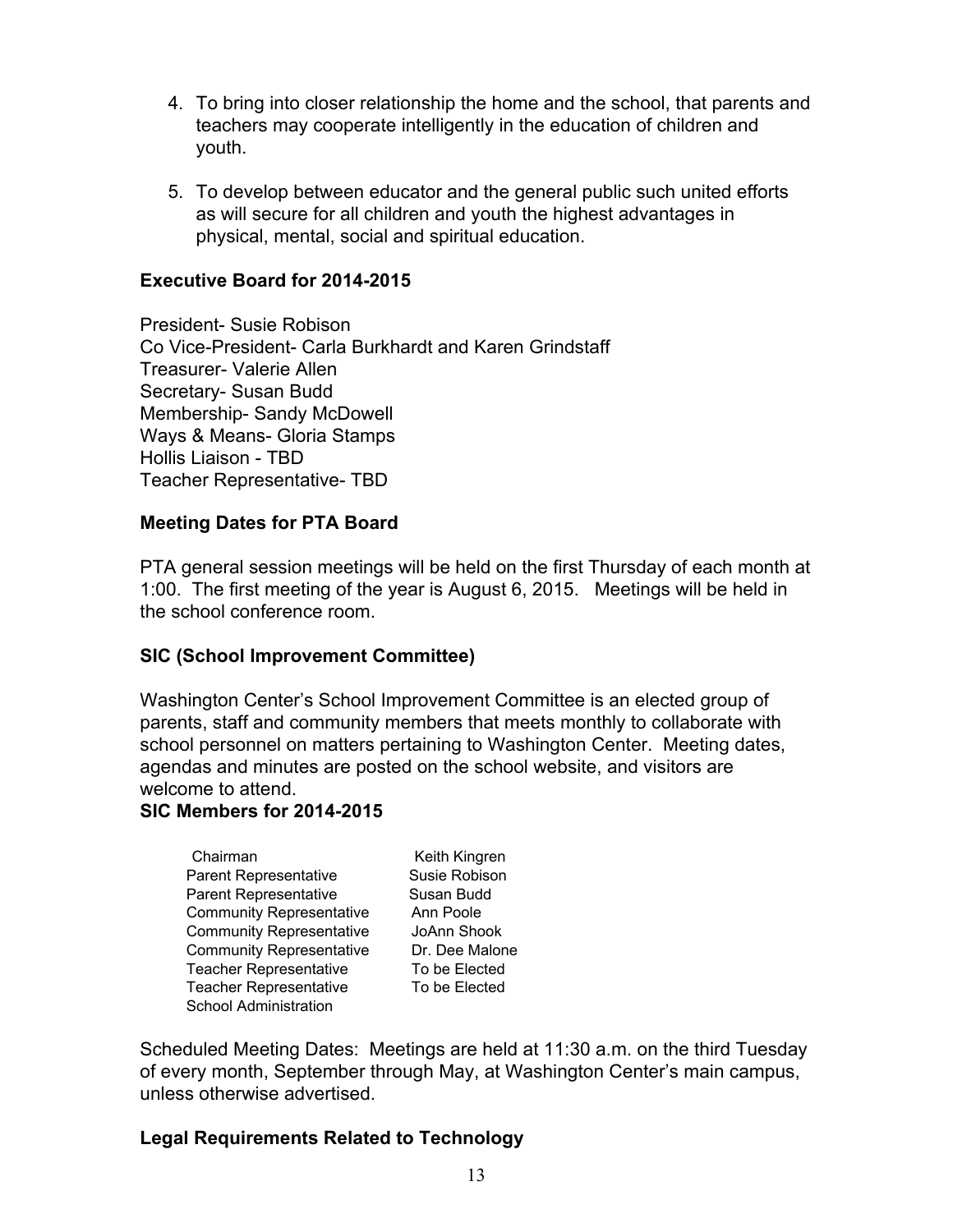Please be advised of the legal requirement related to technology described below and distributed to all Greenville County Schools parents/guardians:

Greenville County Schools believes that technology is an important resource for enhancing the education of students with the most effective web-based tools and applications for learning. To provide students with access to web-based resources, school systems must abide by federal regulations that require parent/guardian consent as outlined below.

Several third-party computer software applications and web-based services are utilized by our schools. These may include Edmodo, Google Apps for Education, Office 365 for Education, and other similar educational programs. A list of the programs with the terms of use and privacy policy for each can be found at: http://www.greenville.k12.sc.us/Parents/main.asp?titleid=coppa. In order for students to use these third-party software programs and services, certain personal identifying information - the student's name, GCS email address and GCS user name - must be provided to the web site operators. Under federal law, these websites must provide parental notification and obtain verifiable parental consent before collecting personal information from children (Federal Trade Commission – Children's Online Privacy Protection Act "COPPA"). The law permits school districts to obtain this consent thereby eliminating the need for each website operator to request parental consent.

This form will constitute consent for Greenville County Schools to provide personal identifying information for your child consisting of only first name, last name; GCS email address and GCS username to the operators of web-based educational programs and services.

Please be advised that without receipt of this signed form we cannot provide your student any educational resources offered by web-based educational programs and services.

Student Name:

Parent/Guardian Name (Please Print):

Parent/Guardian Signature:

Date:

Each employee, student or non-student user of Greenville County Schools (GCS) information system is expected to be familiar with and follow the expectations and requirements of Board Policy and Administrative Rule EFE – Acceptable Use of Technology. This document is available for review at [http://www.greenville.k12.sc.us/Departments/main.asp?titleid=etsaup.](http://www.greenville.k12.sc.us/Departments/main.asp?titleid=etsaup)